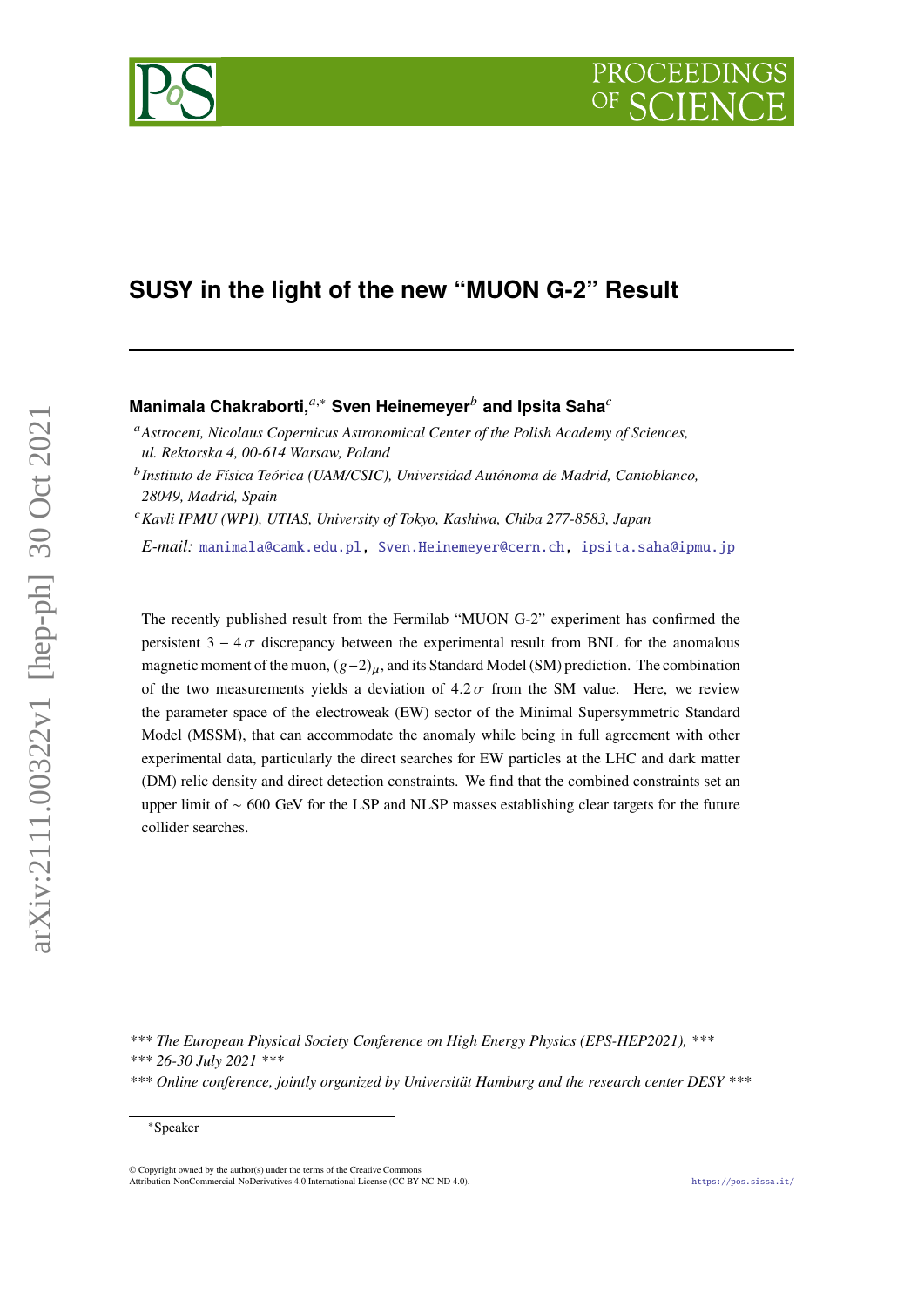## **1. Introduction**

The sustained deviation of 3-4  $\sigma$  in the anomalous magnetic moment of muon,  $(g - 2)_{\mu}$ , between the theoretical prediction of the SM [\[1\]](#page-4-0) (see Ref. [\[2\]](#page-4-1) for a full list of references) and the experimental observation by the Brookhaven National Laboratory (BNL) [\[3\]](#page-4-2) has long been hinting towards the existence of some new physics scenario. The new result from the Fermilab "MUON G-2" collaboration [\[4\]](#page-4-3) which was announced recently [\[5\]](#page-4-4), is within  $0.8 \sigma$  in agreement with the older BNL result on  $(g - 2)_{\mu}$ . The combination of the two results yields a new deviation from the SM prediction of

<span id="page-1-0"></span>
$$
\Delta a_{\mu}^{\text{new}} = (25.1 \pm 5.9) \times 10^{-10},\tag{1}
$$

corresponding to a discrepancy of  $4.2 \sigma$ . The deviation in Eq. [\(1\)](#page-1-0) can easily be explained in the realm of the Minimal Supersymmetric Standard Model (MSSM) [\[6\]](#page-4-5) with electroweak (EW) supersymmetric (SUSY) particle masses around a few hundred GeV. In these proceedings, following Refs. [\[2,](#page-4-1) [7\]](#page-4-6), we present an analysis of the parameter space of MSSM that can accommodate the  $(g - 2)$ <sub>u</sub> result while simultaneously being in agreement with the latest direct search constraints from the LHC as well as the constraints from dark matter (DM) relic density and direct detection (DD). We assume that the lightest SUSY particle (LSP), given by the lightest neutralino,  $\tilde{\chi}_1^0$ , makes up the full DM content of the universe [1](#page-1-1). We include the latest LHC searches via recasting in CheckMATE [\[9–](#page-4-7)[11\]](#page-4-8). We find that the combined data helps to narrow down the allowed parameter region, providing clear targets for possible future colliders.

## **2. The EW sector of MSSM**

We give a very brief description of the EW sector of MSSM, consisting of charginos, neutralinos and sleptons. The masses and mixings of the charginos and neutralinos are determined by  $U(1)_Y$  and  $SU(2)_L$  gaugino masses  $M_1$  and  $M_2$ , the Higgs mixing parameter  $\mu$  and the ratio of the two vacuum expectation values (vevs) of the two Higgs doublets of MSSM, tan  $\beta = v_2/v_1$ , all taken to be real. This results in four neutralinos and two charginos with the mass ordering  $m_{\tilde{\chi}^0_1} < m_{\tilde{\chi}^0_2} < m_{\tilde{\chi}^0_3} < m_{\tilde{\chi}^0_4}$ and  $m_{\tilde{\chi}_1^{\pm}} < m_{\tilde{\chi}_2^{\pm}}$ . Considering the size and sign of the anomaly, we focus on positive values of  $M_1$ ,  $M_2$  and  $\mu$  [\[7\]](#page-4-6). For the sleptons, we choose common soft SUSY-breaking parameters for all three generations,  $m_{\tilde{l}_L}$  and  $m_{\tilde{l}_R}$ . We take the trilinear coupling to be zero for all the three generations of leptons  $(l = e, \mu, \tau)$ . In general we follow the convention that  $\tilde{l}_1$  ( $\tilde{l}_2$ ) has the large "left-handed" ("right-handed") component. The symbols are equal for all three generations,  $m_{\tilde{l}_1}$  and  $m_{\tilde{l}_2}$ , but we also refer to scalar muons directly,  $m_{\tilde{\mu}_1}$  and  $m_{\tilde{\mu}_2}$ .

Following the stronger experimental limits from the LHC [\[12,](#page-5-0) [13\]](#page-5-1), we assume that the colored sector of the MSSM is decoupled from the EW sector. We also assume that the stop masses in the TeV range provide radiative corrections necessary to bring the light  $C\mathcal{P}$ -even Higgs boson mass in the experimentally observed region,  $M_h \sim 125$  GeV [\[14,](#page-5-2) [15\]](#page-5-3).  $M_A$  has also been set to be above the TeV scale.

<span id="page-1-1"></span><sup>&</sup>lt;sup>1</sup>In Ref. [\[8\]](#page-4-9) we updated the analysis using the DM relic density only as an upper bound.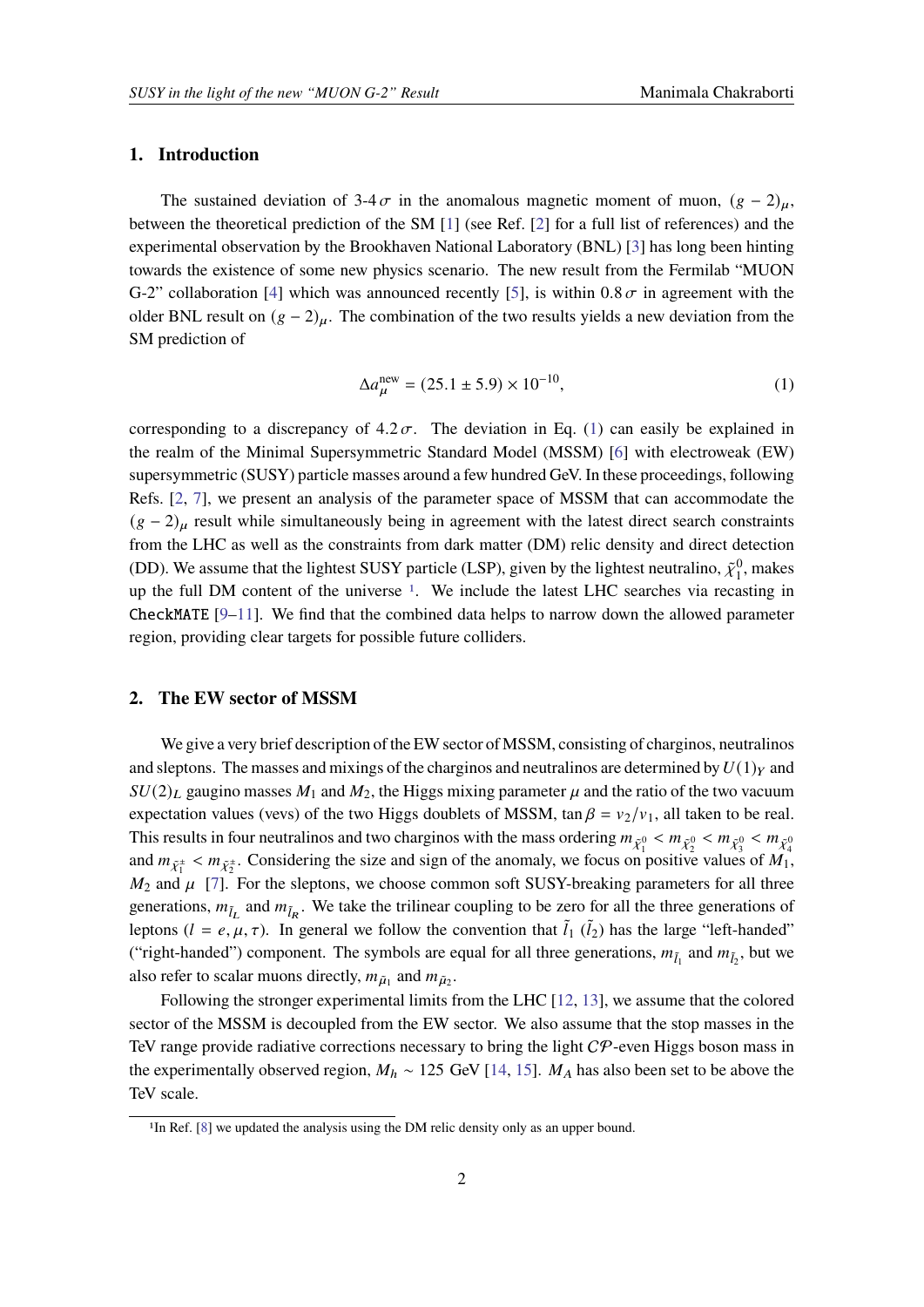## **3. Relevant constraints**

The most important constraint that we consider comes from the  $(g - 2)$ <sub>u</sub> result. We use Eq. [\(1\)](#page-1-0) as a cut at the  $\pm 2 \sigma$  level. We note that the main contribution to  $(g - 2)$ <sub>µ</sub> in MSSM at the one-loop level comes from diagrams involving  $\tilde{\chi}_1^{\pm}$  $\frac{1}{1} - \tilde{v}$  and  $\tilde{\chi}_1^0 - \tilde{\mu}$  loops. In our analysis the MSSM contribution to  $(g-2)$  at two loop order is calculated using GM2Calc [\[16\]](#page-5-4), implementing two-loop corrections from  $[17–19]$  $[17–19]$  (see also  $[20, 21]$  $[20, 21]$  $[20, 21]$ ).

Various other constraints that are taken into account comprises the following. All points are checked to possess a stable and correct EW vacuum, e.g. avoiding charge and color breaking minima, using the public code Evade [\[22,](#page-5-9) [23\]](#page-5-10). All relevant EW SUSY searches from the LHC are taken into account, mostly via CheckMATE [\[9](#page-4-7)[–11\]](#page-4-8), where many analyses had to be implemented newly [\[7\]](#page-4-6). For dark matter relic density we use the latest result from Planck [\[24\]](#page-5-11) :  $\Omega_{CDM}h^2$  =  $0.120 \pm 0.001$ . We employ the constraint on the spin-independent DM scattering cross-section  $\sigma_p^{\text{SI}}$ from XENON1T [\[25\]](#page-5-12).

## **4. Parameter scan**

The scan regions that cover the parameter space under consideration are as given below. A more complete coverage of the MSSM parameter space can be found in Refs. [\[2,](#page-4-1) [7,](#page-4-6) [8\]](#page-4-9).

#### (A) bino/wino DM with  $\tilde{\chi}^{\pm}$ **1 -coannihilation**

100 GeV 
$$
\leq M_1 \leq 1
$$
 TeV,  $M_1 \leq M_2 \leq 1.1M_1$ ,  
\n $1.1M_1 \leq \mu \leq 10M_1$ ,  $5 \leq \tan \beta \leq 60$ ,  
\n100 GeV  $\leq m_{\tilde{l}_L} \leq 1$  TeV,  $m_{\tilde{l}_R} = m_{\tilde{l}_L}$ . (2)

## **(B) bino DM with**  $\tilde{l}^{\pm}$ **-coannihilation:** Case-R (SU(2) singlet)

$$
100 \text{ GeV} \le M_1 \le 1 \text{ TeV}, \quad M_1 \le M_2 \le 10M_1,
$$
  

$$
1.1M_1 \le \mu \le 10M_1, \quad 5 \le \tan \beta \le 60,
$$
  

$$
M_1 \text{ GeV} \le m_{\tilde{l}_R} \le 1.2M_1, \quad M_1 \le m_{\tilde{l}_L} \le 10M_1.
$$
 (3)

In all the scans we choose flat priors of the parameter space and generate  $O(10^7)$  points. A detailed account of our numerical set up and analysis flow can be found in Ref. [\[7\]](#page-4-6).

## **5. Results**

In this section we review some of the results for the scenarios defined above  $[2, 7]$  $[2, 7]$  $[2, 7]$ . We denote the points surviving certain constraints with different colors. In grey (round) we show all of our scan points. In green (round), blue (triangle), cyan (diamond) and red (star) we show points that additionally pass the  $(g - 2)_{\mu}$ , correct relic density, DD and the LHC constraints respectively. We start with the results in the  $\tilde{\chi}^{\pm}$  $\pm$ -coannihilation scenario in Fig. [1.](#page-3-0) In the  $m_{\tilde{\chi}_1^0}$ - $m_{\tilde{\chi}_1^{\pm}}$  plane, shown in the left plot, by definition of  $\tilde{\chi}_1^{\pm}$ -coannihilation the points are clustered al  $_1^{\pm}$ -coannihilation the points are clustered along the diagonal of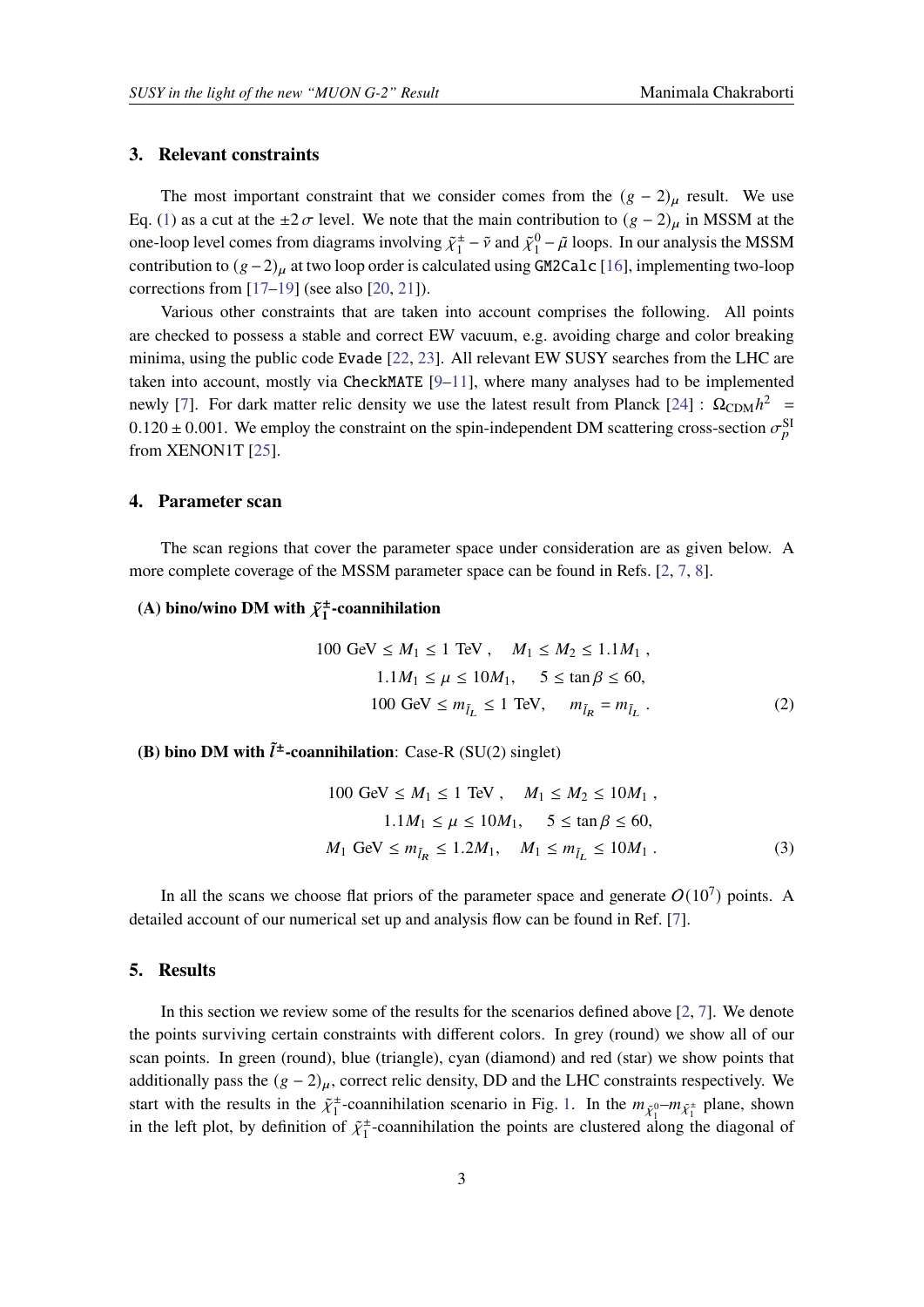the plane. One observes a clear upper limit on the (green) points allowed by the new  $(g - 2)$ result of about 700 GeV. Applying the CDM constraints reduce the upper limit further to about 600 GeV. Applying the LHC constraints, corresponding to the "surviving" red points (stars), does not yield a further reduction from above, but cuts always only points in the lower mass range. Thus, the experimental data set an upper as well as a lower bound, yielding a clear search target for the upcoming LHC runs as well as for future electron-positron colliders. The distribution of the lighter slepton mass (where it should be kept in mind that we have chosen the same masses for all three generations) is presented in the  $m_{\tilde{\chi}_1^{0}}$ - $m_{\tilde{l}_1}$  plane, shown in the right plot of Fig. [1.](#page-3-0) The LHC constraints which are most important in this scenario comes from slepton pair production leading to two leptons and missing energy in the final state [\[26\]](#page-5-13) and compressed spectra searches [\[27\]](#page-5-14).

<span id="page-3-0"></span>

**Figure 1:** The results of our parameter scan for the bino/wino  $\tilde{\chi}_1^{\pm}$ -coannihilation scenario in the  $m_{\tilde{\chi}_1^0}$ - $m_{\tilde{\chi}_1^{\pm}}$ plane (left) and  $m_{\tilde{\chi}_1^{0}}$ - $m_{\tilde{l}_1}$  plane (right). For the color coding: see text.

We now turn to the scenario of  $\tilde{l}^{\pm}$ -coannihilation Case-R, where in the scan we require the "right-handed" sleptons to be close in mass to the LSP. It should be kept in mind that in our notation the "left-handed" ("right-handed") slepton corresponds to  $\tilde{l}_1$  ( $\tilde{l}_2$  $\tilde{l}_2$ ). We start in Fig. 2 with the  $m_{\tilde{\chi}_1^0}$ - $m_{\tilde{\mu}_2}$  plane in the left plot. By definition of the scenario the points are concentrated along the diagonal. The  $(g - 2)$ <sub>µ</sub> bound yields an upper limit on the LSP mass of ~ 690 GeV. The  $(g - 2)$ <sub>μ</sub> bound also places an upper limit on  $m_{\tilde{\mu}_2}$  (which is close in mass to the  $\tilde{e}_2$  and  $\tilde{\tau}_2$ ) of ∼ 800 GeV. Including the CDM and LHC constraints, these limits reduce to ∼ 520 GeV for the LSP, and correspondingly to ~ 600 GeV for  $m_{\tilde{\mu}_2}$  $m_{\tilde{\mu}_2}$  $m_{\tilde{\mu}_2}$  and ~ 530 GeV for  $m_{\tilde{\tau}_2}$ . In the right plot of Fig. 2 we show the results in the  $m_{\tilde{\chi}_1^0}$ - $m_{\tilde{\chi}_1^{\pm}}$  plane. The upper limits on the chargino mass are reached at ∼ 900 GeV, including all the constraints. The most relevant LHC constraints in this scenario comes from  $\tilde{\chi}_1^{\pm}$  $\frac{1}{1} - \tilde{\chi}_2^0$  pair production leading to three leptons and missing energy in the final state [\[28\]](#page-5-15), direct slepton pair production searches [\[26\]](#page-5-13) and compressed spectra searches [\[27\]](#page-5-14).

## **Acknowledgments**

I.S. thanks S. Matsumoto for the cluster facility. The work of I.S. is supported by World Premier International Research Center Initiative (WPI), MEXT, Japan. The work of S.H. is supported in part by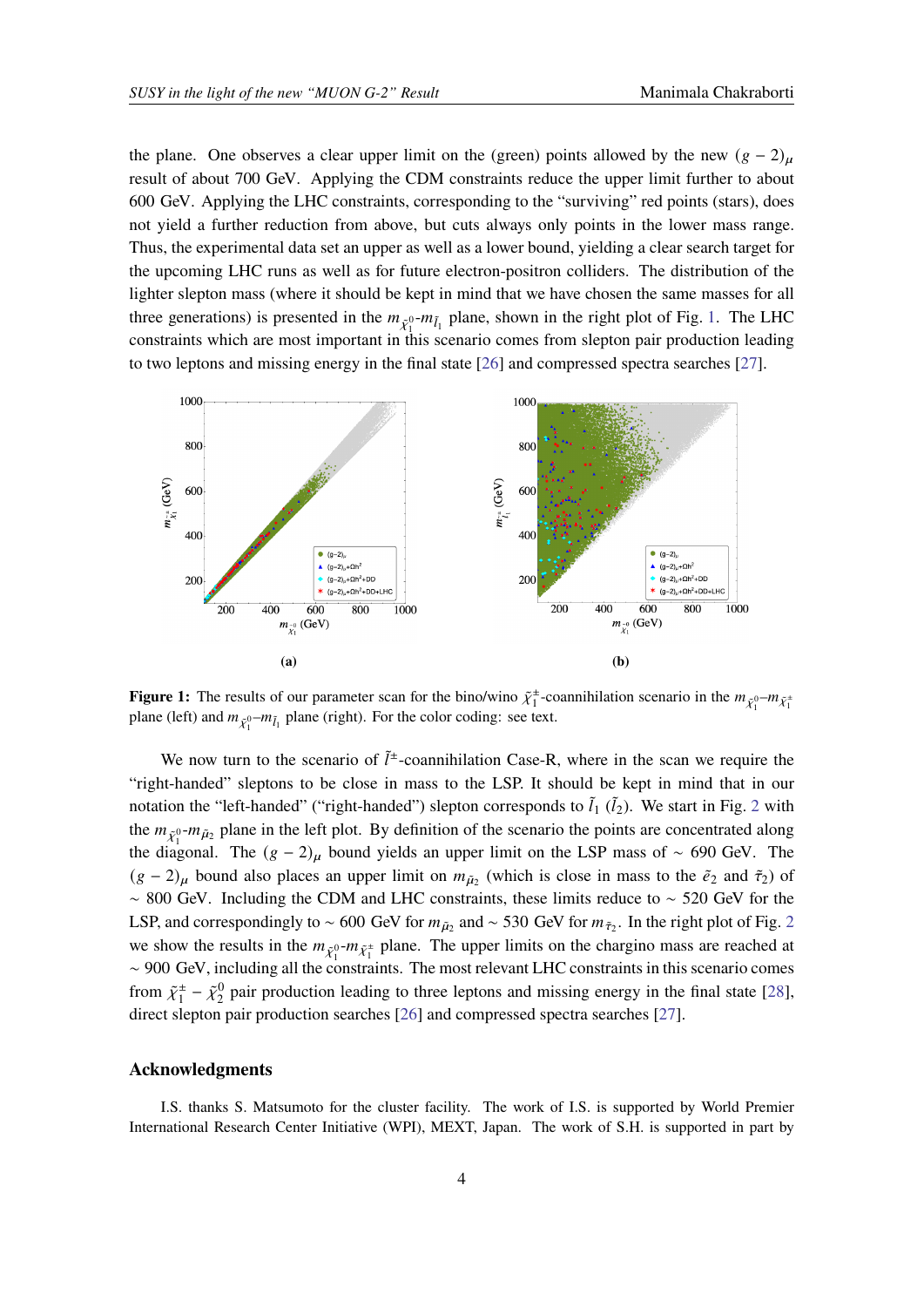<span id="page-4-10"></span>

**Figure 2:** The results of our parameter scan for the  $\tilde{l}^{\pm}$ -coannihilation case-R scenario in the  $m_{\tilde{\chi}_1^{0}}-m_{\tilde{\mu}_2}$  plane (left) and  $m_{\tilde{\chi}_1^0} - m_{\tilde{\chi}_1^{\pm}}$  plane (right). For the color coding: see text.

the MEINCOP Spain under contract PID2019-110058GB-C21 and in part by the AEI through the grant IFT Centro de Excelencia Severo Ochoa SEV-2016-0597. The work of M.C. is supported by the project AstroCeNT: Particle Astrophysics Science and Technology Centre, carried out within the International Research Agendas programme of the Foundation for Polish Science financed by the European Union under the European Regional Development Fund.

## **References**

- <span id="page-4-0"></span>[1] T. Aoyama *et al.*, [arXiv:2006.04822 [hep-ph]].
- <span id="page-4-1"></span>[2] M. Chakraborti, S. Heinemeyer and I. Saha, [arXiv:2104.03287 [hep-ph]].
- <span id="page-4-2"></span>[3] G. W. Bennett *et al.* [Muon g-2 Collaboration], *Phys. Rev.* **D 73** (2006) 072003 [hep-ex/0602035].
- <span id="page-4-3"></span>[4] J. Grange *et al.* [Muon g-2 Collaboration], arXiv:1501.06858 [physics.ins-det].
- <span id="page-4-4"></span>[5] B. Abi *et al.* [Muon g-2], Phys. Rev. Lett. **126** (2021) no.14, 141801 [arXiv:2104.03281 [hep-ex]].
- <span id="page-4-5"></span>[6] H. Nilles, *Phys. Rept.* **110** (1984) 1, H. Haber, G. Kane, *Phys. Rept.* **117** (1985) 75, J. Gunion, H. Haber, *Nucl. Phys.* **B 272** (1986) 1, R. Barbieri, *Riv. Nuovo Cim.* **11** (1988) 1.
- <span id="page-4-6"></span>[7] M. Chakraborti, S. Heinemeyer and I. Saha, *Eur. Phys. J.* **C 80** (2020) 10, 984 [arXiv:2006.15157 [hep-ph]].
- <span id="page-4-9"></span>[8] M. Chakraborti, S. Heinemeyer and I. Saha, arXiv:2103.13403 [hep-ph].
- <span id="page-4-7"></span>[9] M. Drees, H. Dreiner, D. Schmeier, J. Tattersall and J. S. Kim, *Comput. Phys. Commun.* **187** (2015), 227-265 [arXiv:1312.2591 [hep-ph]].
- [10] J. S. Kim, D. Schmeier, J. Tattersall and K. Rolbiecki, *Comput. Phys. Commun.* **196** (2015), 535-562 [arXiv:1503.01123 [hep-ph]].
- <span id="page-4-8"></span>[11] D. Dercks, N. Desai, J. S. Kim, K. Rolbiecki, J. Tattersall and T. Weber, *Comput. Phys. Commun.* **221** (2017), 383-418 [arXiv:1611.09856 [hep-ph]].